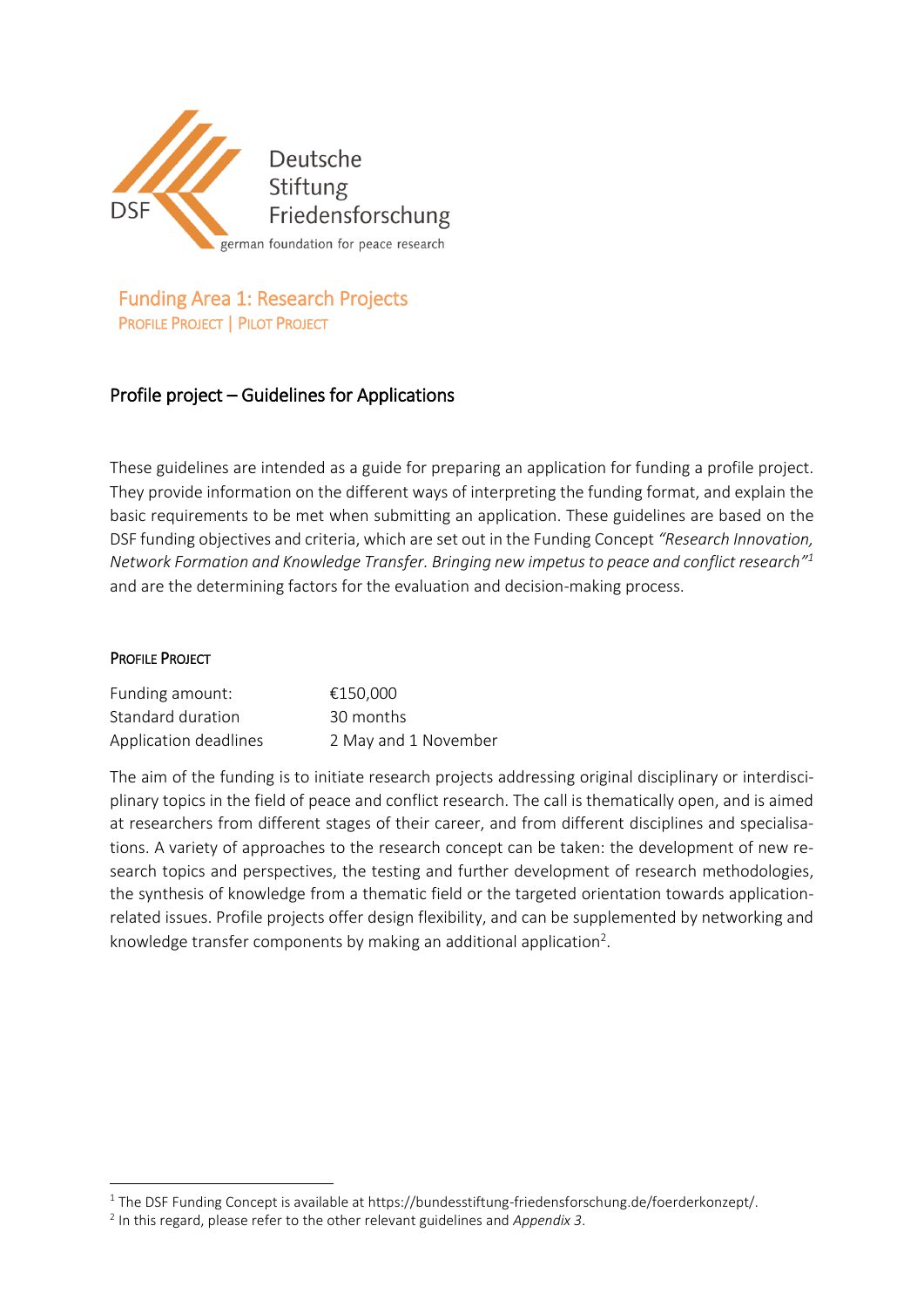## Application requirements

Applications for funding can only be submitted by researchers who belong to or are directly affiliated with a higher education institution, a non-university research institution or a scientific institution recognised as a non-profit organisation<sup>3</sup>. It is not possible to provide direct financial funding to private individuals.

The minimum requirement for submitting an application is having completed a doctorate. Exceptions can only be made for researchers who can demonstrate that they have been engaged in scientific activities for many years and have published relevant articles in the field of research.

The Foundation only accepts applications for project funding submitted by scientific institutions within Germany. It generally only approves funding to domestic institutions. However, this does not exclude the possibility of using funding for international scientific cooperation.

Institutions that receive DSF funding are required to ensure that the funding is administered professionally.

The Foundation supports research activities for a limited funding period. The results of a funded project can also be used to prepare theses and dissertations. The Foundation does not accept project funding applications that focus solely on a doctoral or habilitation project. The Foundation does not award scholarships for thesis and dissertation projects in the context of project funding.

## Basic requirements

DSF only funds scientific projects that are thematically related to the research field of peace and conflict research. Relevance shall be adequately substantiated in the application for project funding.

To be considered as a promising application, a structured and comprehensible research concept must be submitted to the Foundation, providing a clear and adequate basis for the reviewers to expertly assess the project. Care should be taken to ensure that appropriate consideration is given to the explanation of the research question, the theoretical and methodological foundation and the operationalisation of the research design.

Applications for funding profile projects must always include a research ethics assessment of the project.

In the case of funding, the Foundation assumes that the organisation receiving funding will provide the infrastructure and basic equipment required to implement the proposed project. Programme allowances and overhead costs may not be claimed. The organisation receiving funding assumes the role of employer for the duration of the project; it is therefore responsible for the proper management of labour costs.

**<sup>.</sup>**  $3$  Where applicable, relevant supporting documents shall be enclosed with the application.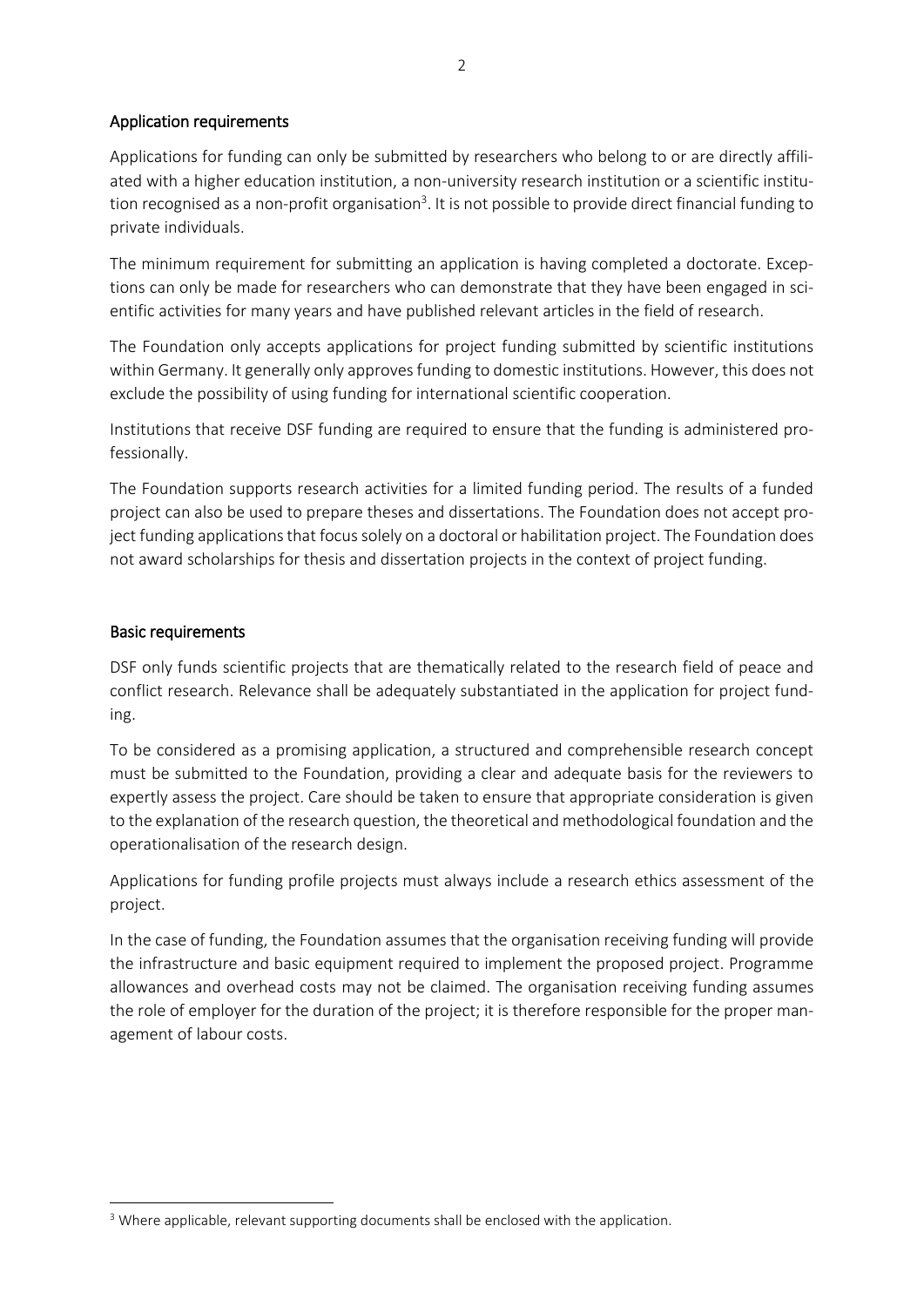#### Funding criteria

When assessing applications for project funding, the Foundation distinguishes between four core criteria and four additional criteria<sup>4</sup>:

Adequate consideration must be given to the *core criteria* – scientific relevance, quality of the research design, specialist qualifications of the project team, and potential for knowledge transfer – in all project proposals. Their fulfilment is a prerequisite for a positive funding decision.

Not all of the four *additional criteria* – promotion of early career researchers, national and international research collaboration, interdisciplinary orientation, and diversity – have to be met, depending on the research design. However, the applicant should assess how significant the additional criteria may be to the project when preparing the research project. The Foundation expects applications to contain statements on the relevance or non-relevance of each criteria. The fulfilment of additional criteria has an impact on the overall assessment of applications for funding.

## Costs eligible for funding

Funding for project-related labour and material costs can be requested from DSF. Such funding must be used within the specified funding period.

The standard duration of funding is calculated based on the financing of a 65% staff position, TVöD/TVL 13, over a period of 30 months. The staff position can be flexibly adjusted to the duration of the project. Part-time positions exceeding or below 65 per cent may shorten or lengthen the funding period. Positions with less than 50 per cent of a full-time equivalent will only be approved in duly substantiated exceptional cases.

Labour costs include expenses for research assistants and student assistants, contracts for work and services with third parties, and other work (e.g. translations).

Applications should justify the appropriateness of awarding contracts for work and services to third parties. The remuneration paid for contracts for work and services is subject to proportionality in relation to the task profile and the place of work.

Material costs include expenses for travel as well as for working materials and technical equipment that are not part of the basic equipment provided by the organisations receiving funding. It is also possible to apply for funding for a scientific workshop (maximum of €5,000) that is justifiably related to the research work.

Travel expenses include expenses for field research stays and other research trips. In addition, funding for participation in symposia<sup>5</sup> relevant to the project can be requested in order to develop the careers of early career researchers.

The current rates set out in the Federal Travel Expenses Act (BRKG) apply when calculating travel expenses. In the case of longer research stays, different accommodation options should be explored.

1

<sup>4</sup> See the conceptual definitions in the Funding Concept.

<sup>&</sup>lt;sup>5</sup> Major international conferences such as ISA, EPCR, etc. are excluded from funding.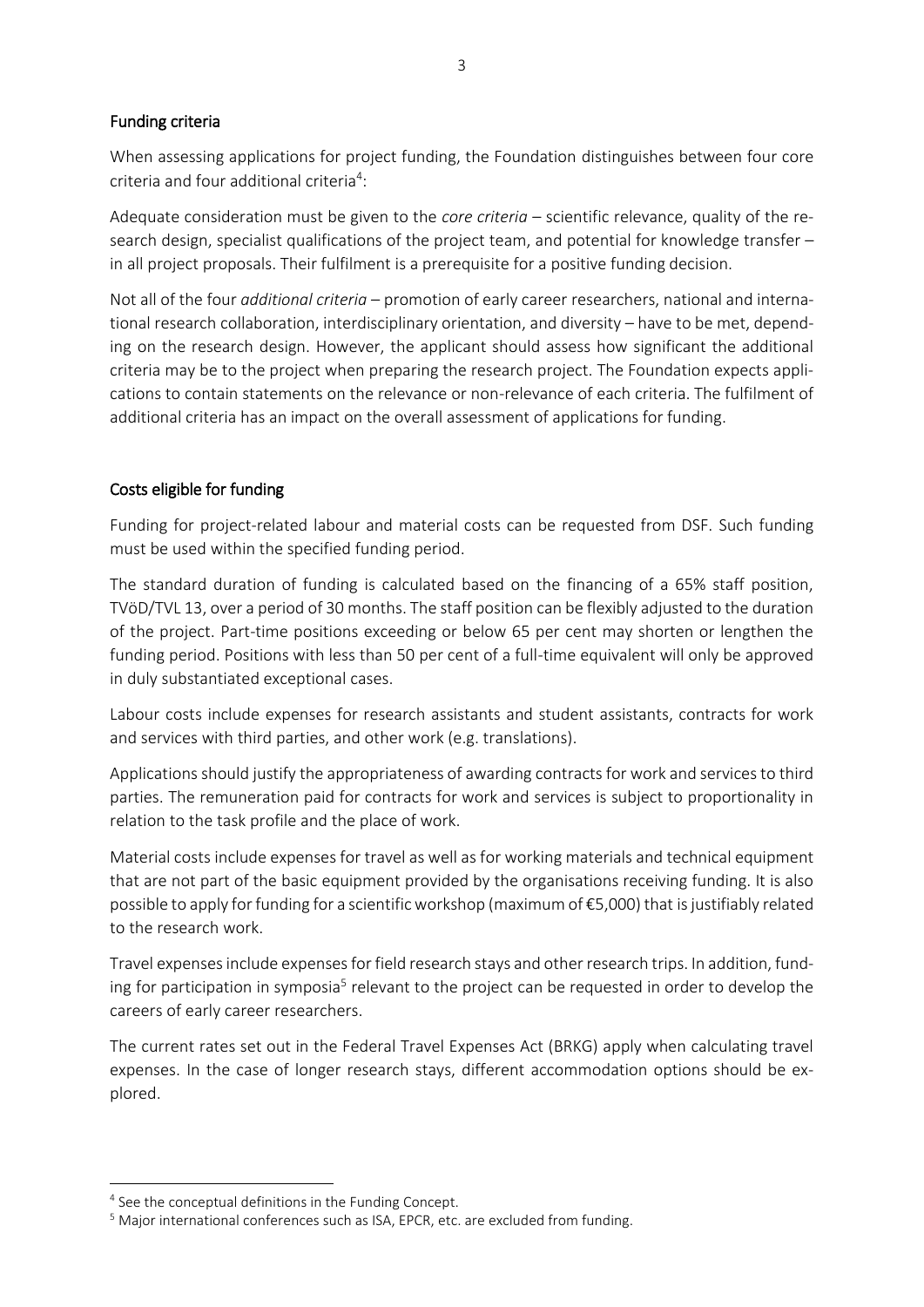DSF also finances working materials required for the successful implementation of the research project. These include, for example, the acquisition of specialist literature that is not available in libraries or online, fees for software licences and databases, and the costs of consumables and communication, provided they exceed a reasonable own contribution.

In justified cases, the Foundation also subsidises the purchase of computer equipment and other technical devices. It makes a one-off contribution to no more than 50 per cent of the purchase costs, provided that these are proportionate. This equipment becomes the property of the organisation receiving funding. Running costs (maintenance, repairs, etc.) are not covered.

€1,500 in funding can be included in the project budget for the production of project publications and materials<sup>6</sup> for knowledge transfer. This amount is available exclusively for editorial work, and not for printing allowances paid to publishers.

The budget items must be adequately justified in the application's accompanying text. Funding requirements shall be calculated according to the principle of proportionality. The Foundation reserves the right to adjust cost estimates.

The overviews in *Appendices1a/b* provide information on possible uses and the underlying cost estimates.

## Application documents

The Foundation requires the following documents (in German or English) in order to process applications for project funding:

- COVER LETTER | A signed letter from the applicants to the Foundation (as a scan or with a digital signature)
- SUMMARY/ABSTRACT| A separate one-page summary of the project (approx. 1,800 characters including spaces, at least 11 point font size)
- LONG VERSION | A presentation of the research project (research question, theoretical and methodological foundation, operationalisation, cost plan, list of references<sup>7</sup>) with a maximum of 20 pages (approx. 40,000 characters including spaces, at least 11 point font size) *Supplementary appendices*: CVs of the applicants and project staff (maximum of 2 pages each<sup>8</sup>), a list of own publications relevant to the project<sup>9</sup> (maximum of 2 pages), cost estimates for third-party services, cooperation agreements, etc.
- COST PLAN | An additional cost breakdown (see the *template Excel file*)

A suggested list of possible bullet points is attached to these guidelines as *Appendix 2*. The Foundation reserves the right to return applications that exceed the specified number of pages for reworking.

1

<sup>&</sup>lt;sup>6</sup> In print or digital versions.

<sup>&</sup>lt;sup>7</sup> The reference list of research literature can also optionally be added as an appendix (maximum of 2 pages).

<sup>&</sup>lt;sup>8</sup> The two-page CV should only contain information on professional credentials that is directly relevant to the application. Lists of lectures, memberships, etc. are not desired.

 $9$  A complete list of the applicant's own publications cannot be attached to the application.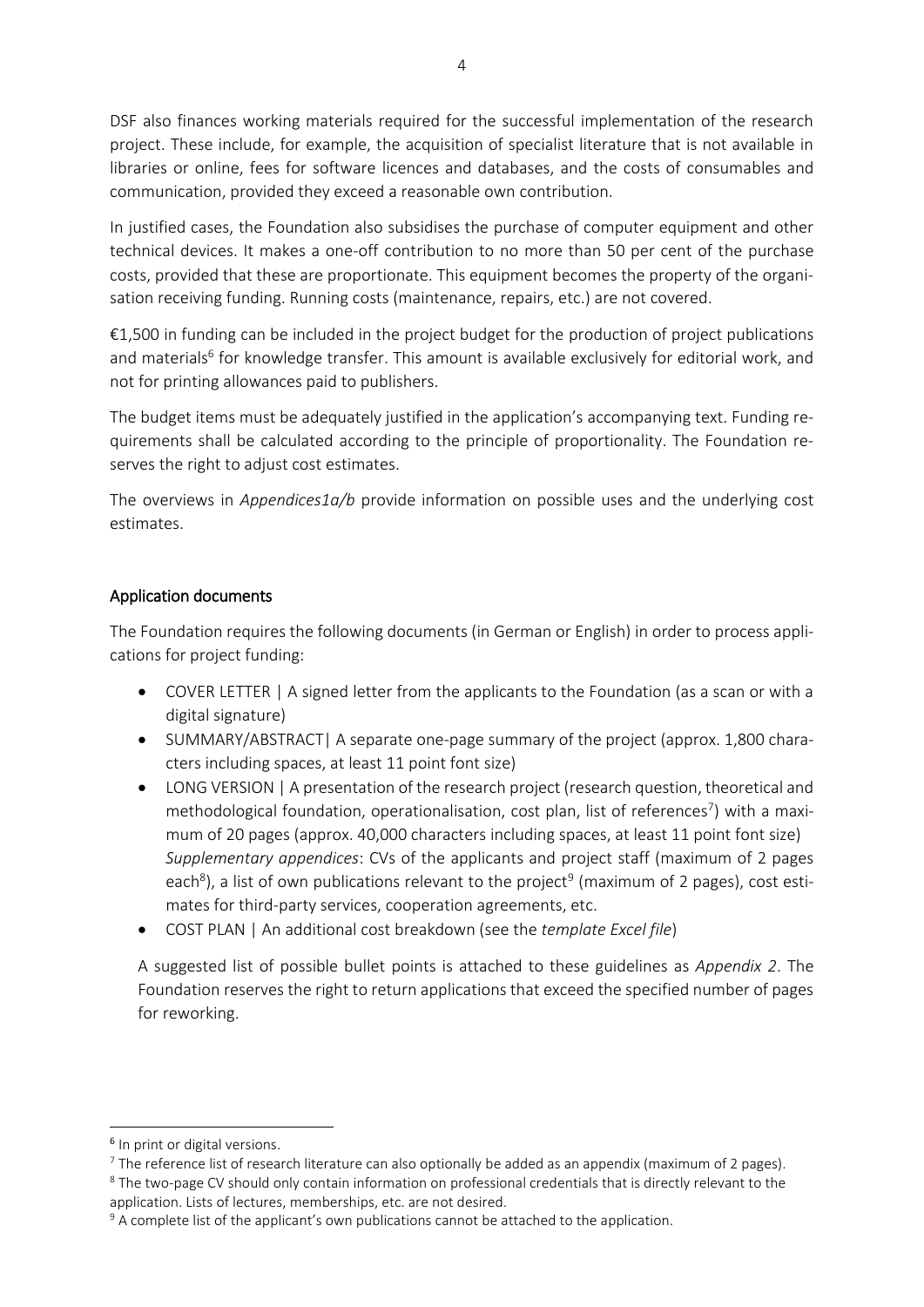All applications must be submitted to the Foundation in a digitised version. To do this, the application form<sup>10</sup> on the Foundation's website must be completed and four separate files (3 PDF, 1 Excel) attached.

#### The evaluation and decision-making process

Applications for funding profile projects are assessed on the basis of at least two external expert opinions. If assessments differ widely, the Foundation may seek a third expert opinion.

The decision on the funding of requested research projects is made by the DSF Executive Board. The procedure usually takes six months.

In the event of a positive decision on the award of funding, the Foundation reserves the right to issue a final approval only after a written statement has been submitted on the points of criticism and follow-up questions in the expert opinions.

In individual cases, DSF opens up the possibility of post-qualifying a research project in the ongoing application process with the involvement of expert reviewers. The project will only be funded if this procedure concludes with a positive overall assessment.

A rejected application for project funding may be resubmitted once in a revised version as a new application.

As a matter of principle, the Foundation only makes the expert opinions available in anonymised form.

DSF approves funding to the applicant's research institution. This entails the compulsory recognition of the Foundation's approval regulations by the management of the institution and the project owner. Further details can be found in the approval regulations for funded research projects.

Osnabrück, May 2021

**.** 

 $10$  The form is available at https://bundesstiftung-friedensforschung.de/e-antrag/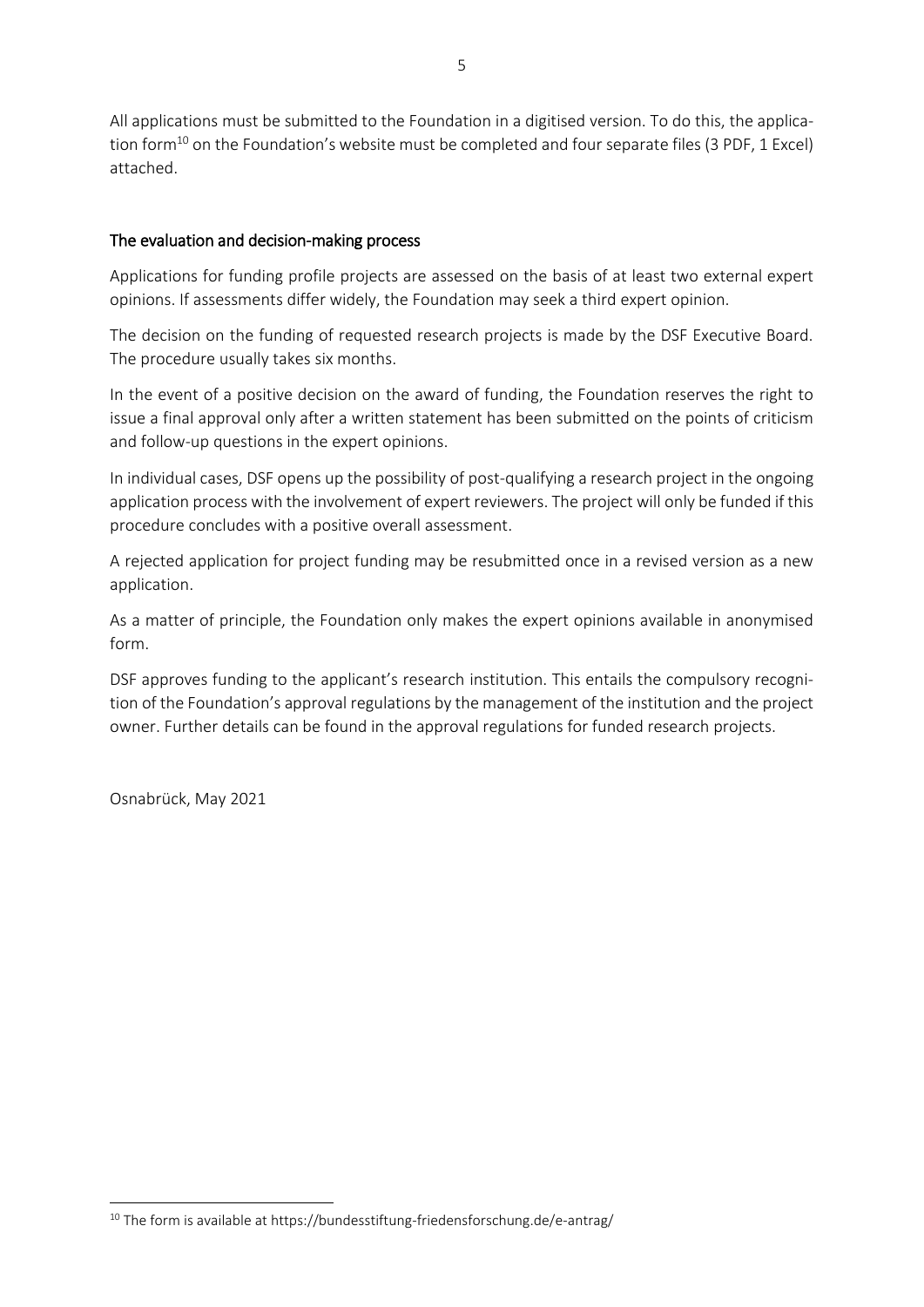#### APPENDIX 1A | Profile project: Information on drawing up a cost plan

#### *When drawing up the cost plan, the following points must be observed:*

- DSF does not assume any overhead costs of the organisation receiving funding. It assumes that the infrastructure (e.g. work rooms, office and computer equipment, access to software licences, libraries and databases) is provided by the organisation receiving funding as its own contribution. For this reason, any material costs listed that count as part of a research institution's basic equipment require special justification.
- If labour and material costs have been calculated incorrectly, the Foundation will not allocate additional funding. It is recommended to add a 3% safety margin to the labour costs in order to compensate for progressive collectively agreed wage rises.
- Lump sums with no mention of a specific intended use will not be granted.
- $\bullet$  Individual cost items should be rounded up to the nearest  $\epsilon$ 10.
- Please note that a cost plan with the necessary explanations must be included in the long version of the application.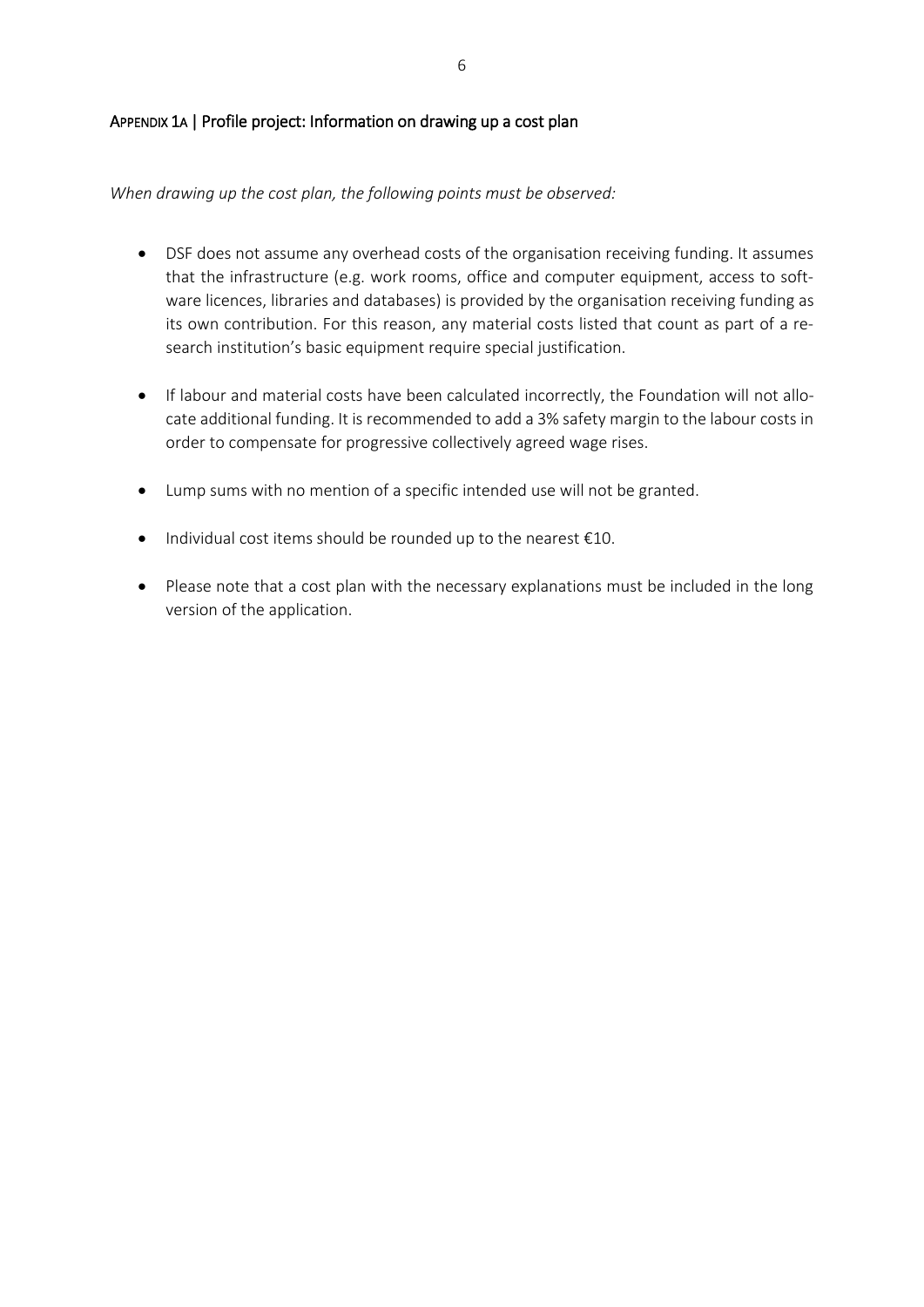| <b>COST ITEM</b>                                                                          | <b>INFORMATION</b>                                                                                                                                                        | <b>REMARKS</b>                                                                                                                                                                       |
|-------------------------------------------------------------------------------------------|---------------------------------------------------------------------------------------------------------------------------------------------------------------------------|--------------------------------------------------------------------------------------------------------------------------------------------------------------------------------------|
| <b>LABOUR COSTS</b>                                                                       |                                                                                                                                                                           |                                                                                                                                                                                      |
| Staff positions for project ex-<br>ecution                                                | Total employer costs (Arbeitgeberbrutto)<br>TVÖD/TVL group, normally pay grade 13<br>Duration of employment<br>Full-time equivalent as a percentage<br>Safety margin (3%) | Employees who have not com-<br>pleted a doctorate, up to group<br>13 at the most                                                                                                     |
| Student or research assis-<br>tants                                                       | Duration of employment<br>Monthly working hours<br>Hourly rate, including ancillary wage costs                                                                            | Wages rate of the organisations<br>receiving funding                                                                                                                                 |
| Contracts for work and ser-<br>vices with third parties                                   | Scope, performance, remuneration                                                                                                                                          | Remuneration taking into account<br>local conditions                                                                                                                                 |
| Fee contracts                                                                             | E.g. translations, transcriptions                                                                                                                                         |                                                                                                                                                                                      |
| <b>MATERIAL COSTS</b>                                                                     |                                                                                                                                                                           |                                                                                                                                                                                      |
| Project-related field research stays and other research trips                             |                                                                                                                                                                           |                                                                                                                                                                                      |
| Flight and travel expenses                                                                | Ticket and feeder costs<br>Local transport costs                                                                                                                          | Provisions of the Federal Travel<br>Expenses Act (BRKG)                                                                                                                              |
| Subsistence costs                                                                         | Number of overnight stays<br>Number of days and daily rates (see BRKG)                                                                                                    | Review of the type of accommo-<br>dation in the case of longer re-<br>search stays                                                                                                   |
| Incidental travel expenses                                                                | Visas, vaccinations                                                                                                                                                       |                                                                                                                                                                                      |
| Participation in project-related or topic-related scientific conferences                  |                                                                                                                                                                           |                                                                                                                                                                                      |
| Travel and participation<br>costs                                                         | Ticket and feeder costs<br>Number of overnight stays<br>Number of days and daily rates (see BRKG)<br>Additional costs such as visas and fees                              | Applies only to early career re-<br>searchers employed within the<br>project. Association conventions<br>and major international confer-<br>ences (e.g. ISA, ECPR) are ex-<br>cluded |
| <b>WORKING MATERIALS</b>                                                                  |                                                                                                                                                                           |                                                                                                                                                                                      |
| Computers, standard soft-<br>ware, mobile devices                                         | Grants up to a maximum of 50 per cent of<br>the purchase costs                                                                                                            | Justification why they are not part<br>of the basic equipment provided<br>by the organisation receiving<br>funding                                                                   |
| Specialist literature                                                                     | No specific information                                                                                                                                                   | Not available in libraries                                                                                                                                                           |
| Special database fees and<br>application software                                         | Name of the database and application<br>software                                                                                                                          | The applicant should check<br>whether licences are available at<br>the organisation receiving funding                                                                                |
| Consumables and communi-<br>cation                                                        | Examples of intended use                                                                                                                                                  |                                                                                                                                                                                      |
| PROJECT-RELATED WORKSHOP (maximum of €5,000)                                              |                                                                                                                                                                           |                                                                                                                                                                                      |
| Conference expenses                                                                       | Duration and number of participants<br>Flight/travel expenses, subsistence costs<br>Organisational costs                                                                  | Provisions of the Federal Travel<br>Expenses Act (BRKG)                                                                                                                              |
| PROJECT PUBLICATIONS (subsidy, maximum of €1,500)                                         |                                                                                                                                                                           |                                                                                                                                                                                      |
| Editorial work on print and<br>digital publications<br>Foreign language proofread-<br>ing | Costs for editing, proofreading, layout,<br>printing (knowledge transfer), etc.                                                                                           | Applies to specialist publications<br>and knowledge transfer publica-<br>tions.<br>Subsidies for publishing costs are<br>excluded.                                                   |

# APPENDIX 1B | Profile project: Information on drawing up a cost plan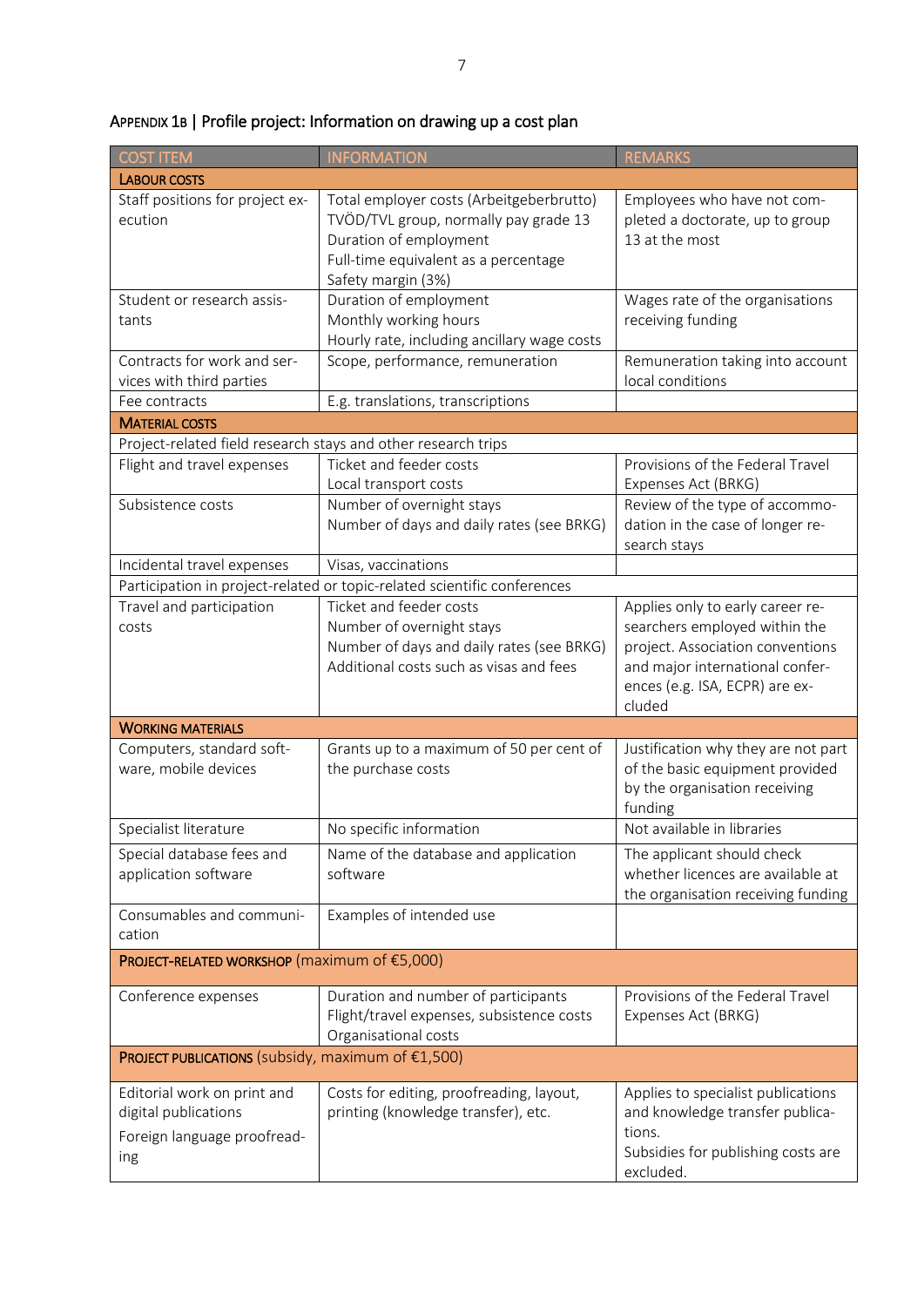APPENDIX 2 | Profile project: List of possible bullet points in the long and short version of the application $^{11}$ 

Short version (summary of the project), a separate 1-page file

- Problem definition and scientific relevance of the project
- Originality and expected research results
- Methodological foundation
- Significance for scientific policy and social consulting
- Project duration
- Application volume

## Long version of the application for project funding

(maximum 20 pages; approx. 40,000 characters including spaces, at least 11 point font size)

- *a. General information (in tabular form<sup>12</sup>)*
	- Funding format
	- Name of the applicant
	- Institution/organisation/department
	- Topic of the project
	- Total expected duration
	- Application volume

**.** 

- Business address and contact details (phone, email address)
- *b. Detailed presentation of the research project*
	- Research questions, objectives and expected outcomes
	- Originality and integration in the international state of research
	- Theoretical foundation and methodological approach
	- Implementation of the research design and validation of the findings (where applicable, remarks on access to the field and on security questions), comments on the selected research methodologies and techniques
	- Project-related research ethics assessment

 $11$  This list is a non-binding outline suggestion. The order and choice of points may vary depending on the application.

<sup>&</sup>lt;sup>12</sup> You can find an example of a tabular list in our download area under "Example of a cover sheet".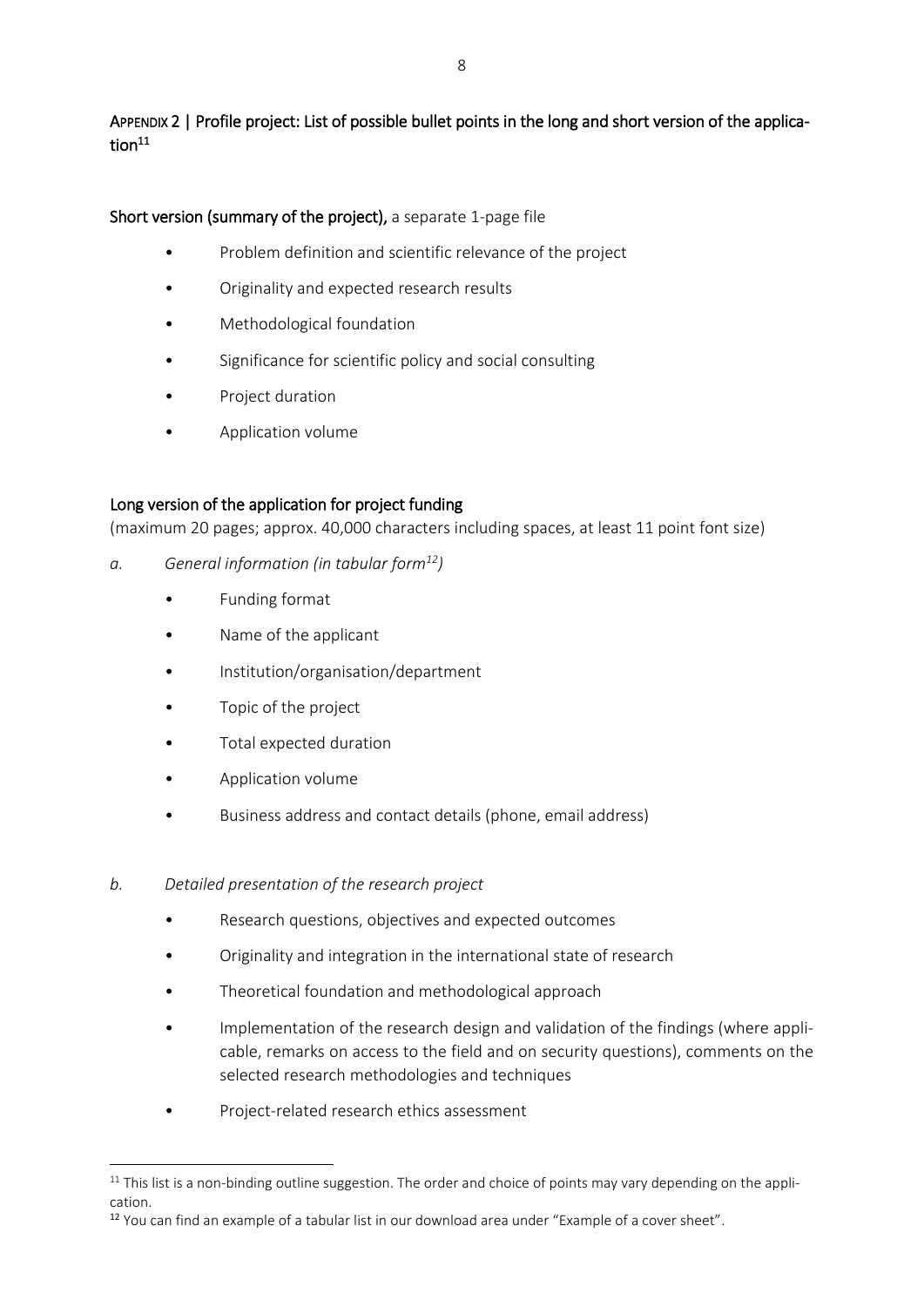- Relevance or non-relevance of the additional criteria (promotion of early career researchers, national and international research collaboration, interdisciplinary orientation, and diversity)
- Utilisation of results and publication strategy
- Potential for scientific policy and social consulting (options for knowledge transfer), potential target groups and transfer formats
- Work plan and schedule
- List of relevant research literature
- Detailed cost plan (see also in the form of an Excel file as a download without any explanations) stating information about the institution's own contribution / justification of individual items
- Declaration that the application, or a similar application, has not been submitted to any other funding body (date and signature)

#### c. *Appendices*

- Information on the applicants in the form of a CV and a list of own publications relevant to the project (maximum 4 pages)
- Designated employees CV / own publications relevant to the project (maximum 4 pages)
- Other documents such as cost estimates for third-party services, supporting documents for research collaboration, etc. (please keep to the essentials)